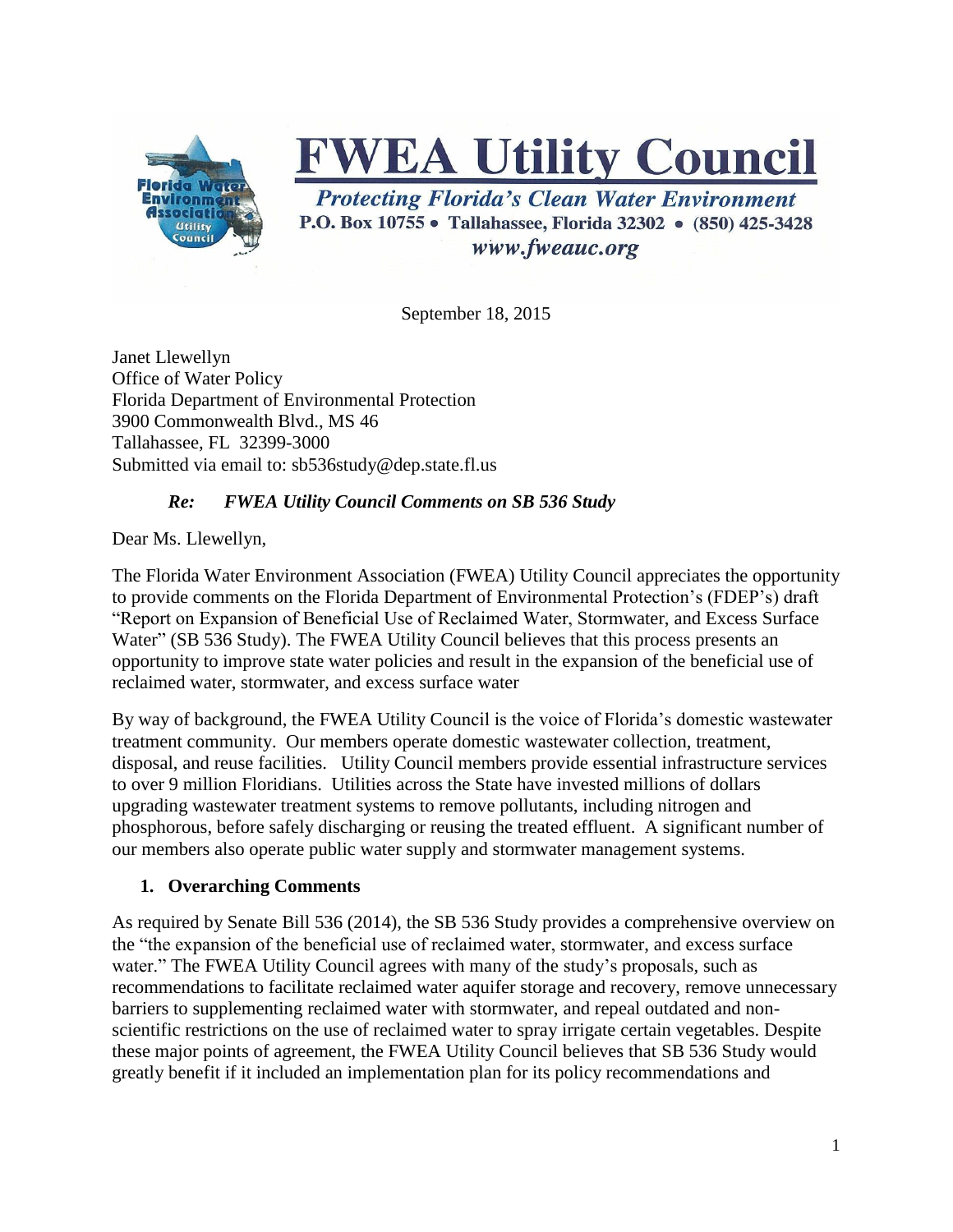prioritized those recommendations determining those that are cost beneficial and most likely to yield water supply benefits.

In many areas of the State the use of reclaimed water to offset the use of potable water for irrigation uses may not be the best use of reclaimed. This historic emphasis of the use of reclaimed water predates the technological advances made in treatment and avoids the question of its use as a potable source. Infrastructure costs to either retrofit or expand irrigation systems for reclaimed water might be better prioritized in these areas for use to pursue treatment options and public education and acceptance campaigns recognizing the importance of reclaimed water in the water sources "pie."

Therefore, in addition to a more detailed implementation plan, the SB 536 study should include additional information explaining the current status of reuse practices in the State. In particular, the FWEA Utility Council recommends that Section 2.3 of the SB 536 Study address how the economic feasibility of expanding reclaimed water use is often a function of local hydrogeology, infrastructure, historic development patterns, variable seasonal demands, and local water resource constraints (or lack thereof). For instance, reclaimed water is more readily used for aquifer recharge purposes in regions of the state where aquifer conditions enable the costeffective use of rapid infiltration basins. In some areas, the use of reclaimed water for wetlands restoration may achieve highly desirable local environmental goals, superior to that of other practices with a higher recharge fraction or greater potable offset. In other "built-out" urban areas, utilities may have appropriately focused their financial resources on potable water conservation measures, advanced wastewater treatment, and other environmentally beneficial measures due to high cost of retrofitting developed areas for irrigation reuse.

The SB 536 Study should include a discussion of these factors to contextualize reported information on regional per capita reuse flow and the "desirability" of particular reuse activities. This is essential information which will help inform the Legislature to better understand the Study's policy recommendations regarding the appropriate and available methods to increase reclaimed water use.

Finally, it must be recognized that use of reclaimed water began as a means of wastewater effluent disposal and that will remain a factor for all utilities in their decision making process on how best to utilize their reclaimed water. It is a commodity paid for by the ratepayers of a utility and the use of which the utility must balance the cost of treatment and distribution versus the benefit of utilizing it as a source.

In addition, the Utility Council requests that the report incorporate the specific revisions suggested in the following comments.

## **2. Funding**

The FWEA Utility Council recommends that the SB 536 Study explore alternatives for funding and/or increased funding, and the Study should acknowledge that funding is one of the most significant obstacles to the implementation and optimization of these alternative water sources. Specifically, the SB 536 Study should explore ways to improve the link between Regional Water Supply Planning and the Legislative appropriations process; opportunities to promote regional, cooperative water supply projects; and methods to increase reuse funding statewide.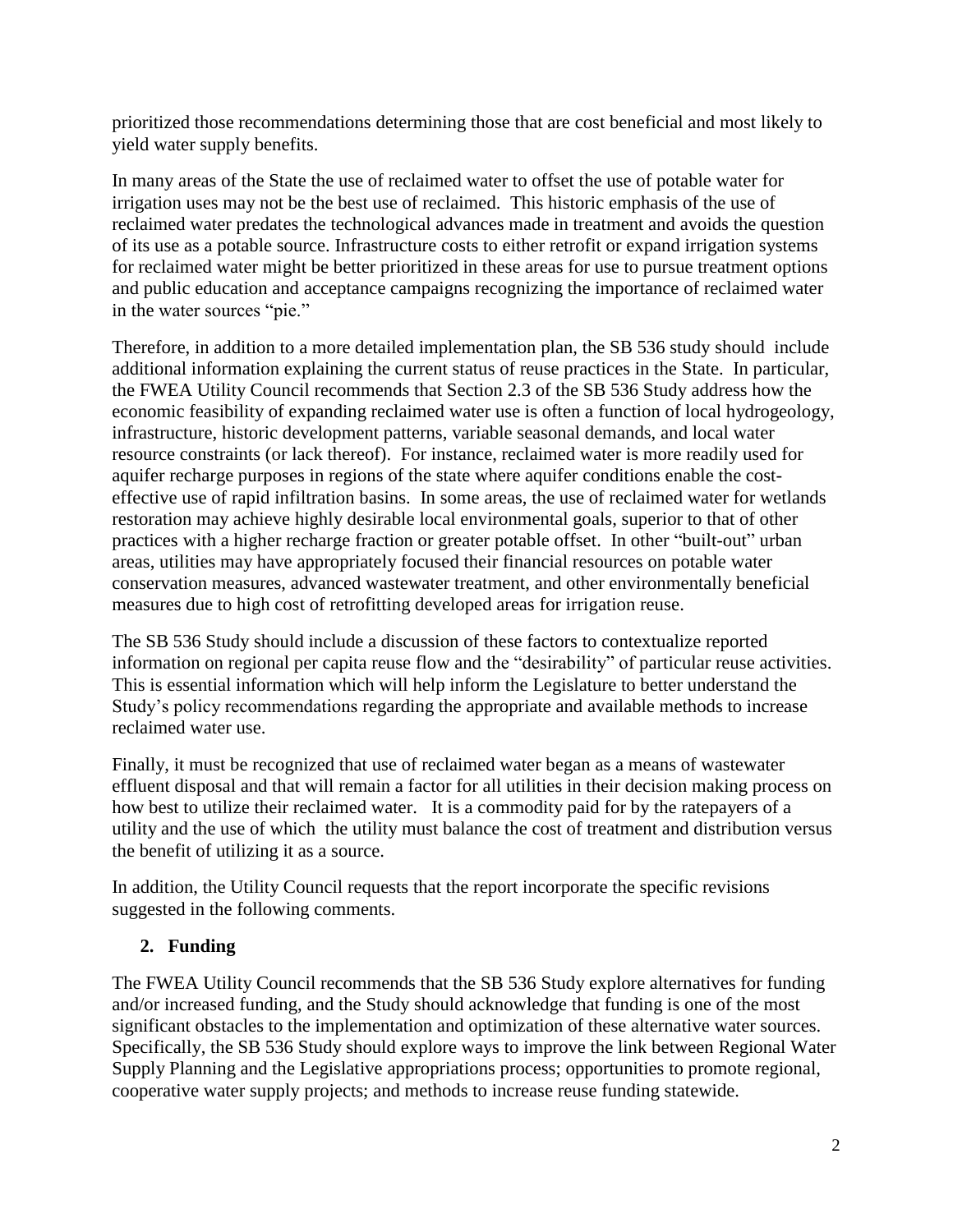#### **a. Improving the Link between Regional Water Supply Planning and Project Funding**

An overarching strategy that will facilitate the development of reclaimed water, stormwater, and excess surface water supplies is improving the link between the regional water supply planning process and the Legislature's approach to funding individual water projects. Recent legislative efforts have sought to improve the way the State identifies and funds water resource and water supply development projects. The FWEA Utility Council believes that the best way to promote transparency and ensure that State taxpayer dollars are well spent is to have projects first vetted at the local and regional levels and then "bubble up" to the Florida Legislature for potential state funding. These improvements can be achieved without creating new project evaluation panels or councils.

While Florida has a regional water supply planning process, it too often produces a laundry list of water resource options as a compilation of individual projects from utilities rather than a proactive effort to plan for the future. These lists also tend to lack prioritization, identification of specific sources to meet particular needs, or closely scrutinized cost estimates. Additionally, the regional planning process is often divorced from the Legislature's approach to funding individual water projects.

In order to facilitate the development of alternative water supplies, the SB 536 Study should recommend that the regional water supply planning process be refocused on the identification of technically and financially feasible water projects, and water supply plans should prioritize projects that support minimum flow and level implementation, including adopted recovery and prevention strategies and that limit competition among water users and the natural system. Undeniably, this focus would lead to the identification of opportunities to expand the beneficial use of reclaimed water, stormwater, and excess surface waters. The plans should also include an annually updated five-year workplan that identifies the costs, targeted completion dates, quantitative benefits to state waters, and any anticipated local, regional, and state funding for water supply and water restoration projects. This retooled planning process should then be tied to the water management districts' funding programs, including their annual budget submittals.

Because the regional water supply planning process occurs in a public forum, these modifications would greatly improve the transparency and effectiveness of the state's water project funding process. The SB 536 Study should embrace these improvements.

#### **b. Regional Cooperatives**

The establishment of regional cooperatives is a key strategy to expanding the use of reclaimed water, stormwater, and surface water. FDEP and the WMDs should implement incentives to promote the formation of cooperatives to maximize sources, funding assistance and and other collaborative efforts acceptable to the parties to the cooperatives.

#### **c. Funding Inequities**

The SB 536 Study includes a table that outlines water management district reclaimed water funding over the past ten years. [SB 536 Study at Table 2.2] Although in the aggregate the total funding of the water management districts is significant, in reality only SWFWMD has provided significant funding in the past five years for reclaimed water projects. The report should explore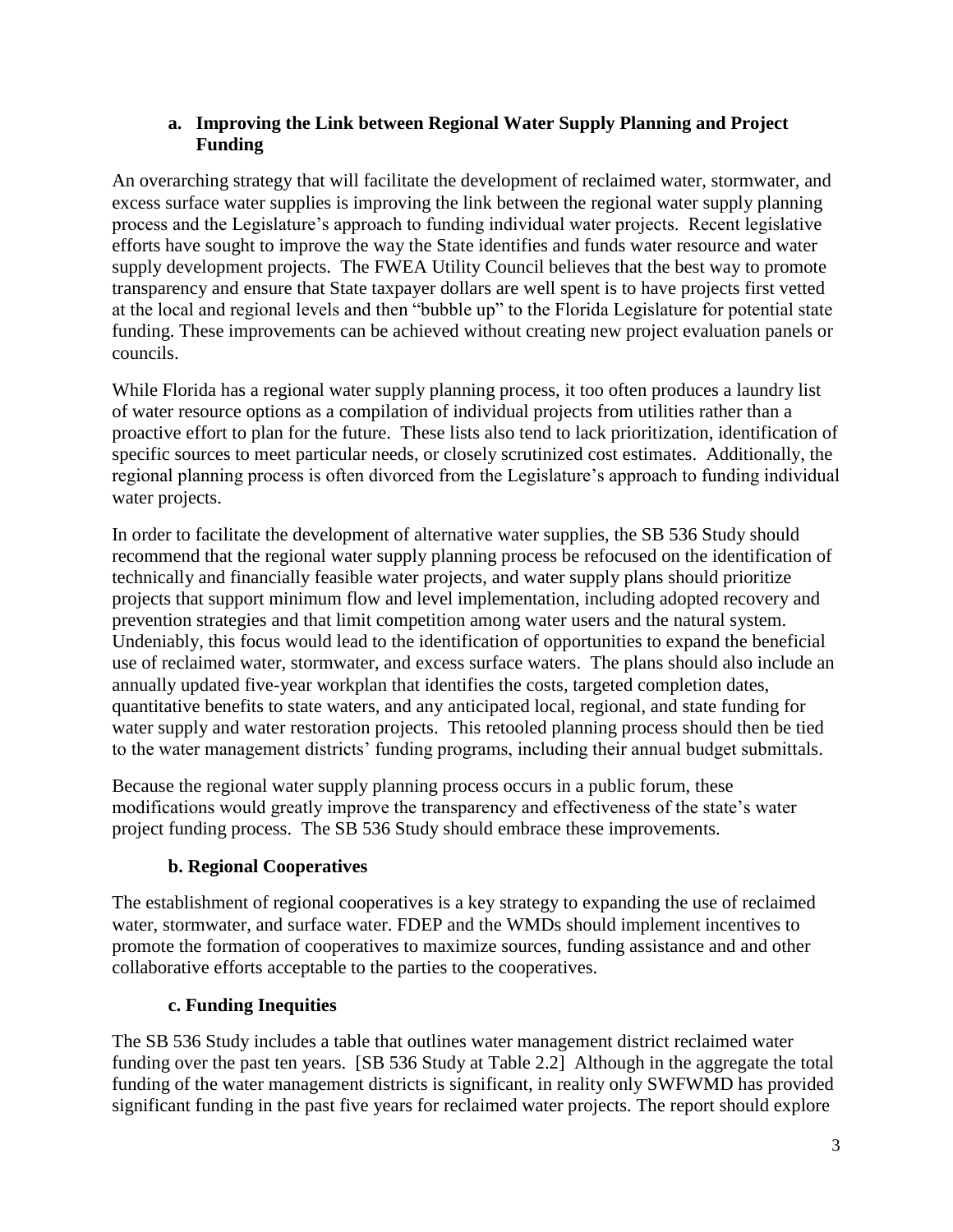the reasons behind the relative inequity between districts in reclaimed water project funding and consider whether there are potential solutions to address the tax base disparities.

## **3. Mandatory Reuse Zones**

The FWEA Utility Council supports improving the regulatory link between a local government's mandatory reclaimed water zone and the water management district's implementation of the consumptive use permitting process.

A local government may adopt an ordinance establishing a mandatory reclaimed water zone identifying all or a portion of a utility's service area that requires the use of reclaimed water . The mandatory reclaimed water zone ordinance may require any individual or business to use reclaimed water, for irrigation uses that could be met by reclaimed water, if reclaimed water is available and technically and environmentally feasible, as determined by the District.

Despite the establishment of mandatory reclaimed water zones in areas where the reclaimed water is available, potential reclaimed water customers are still occasionally permitted fresh groundwater for irrigation purposes by the water management districts. This occurs because the end user asserts to the water management district that reclaimed water is economically infeasible to use, despite its availability. Water Management Districts are inconsistent in their current application of economic feasibility analyses related to the availability of reclaimed water at the time of CUP permit application. The Department, in cooperation with the Water Management Districts and reclaimed water suppliers should develop an approach to economic feasibility evaluations that will be consistent across WMDs. Utilities charge for reclaimed water use (just as they do for potable water use), and these charges tend to exceed the costs of installing and operating a freshwater well. But costing more should not equate to economic infeasibility. This is particularly true in Water Use Caution Areas and other regions of the state where traditional groundwater sources are limited.

The FWEA Utility Council recommends that where a mandatory reclaimed water use zone exists and reclaimed water is available and technically and environmentally feasible, the districts will presume that reclaimed water is economically feasible, and an applicant for a consumptive use permit will bear the burden of overcoming this presumption in the water management districts' consumptive use permitting process. This requirement would apply to all regulated water uses, regardless of type of permit or authorizations, excluding exemptions. The Districts would still be able to issue a consumptive use permit to meet an applicant's reasonable-beneficial demands not met by the provision of reclaimed water and a quantity necessary for emergency back-up or standby purposes.

This "rebuttable presumption of economic feasibility" concept is not new. The Reclaimed Water Workgroup, of which the Department was a member, recommended this approach in its May 2012 report. The concept was also included in legislation 2011 that the Department supported but which failed to pass. The FWEA Utility Council recommends that the Department again support this concept and include it as a recommendation in its SB 536 Study Report.

## **4. Potable Reuse**

The Utility Council recommends that the report include a recommendation to review and evaluate any revisions that should be made to Chapters 62-610 and 62-600, Florida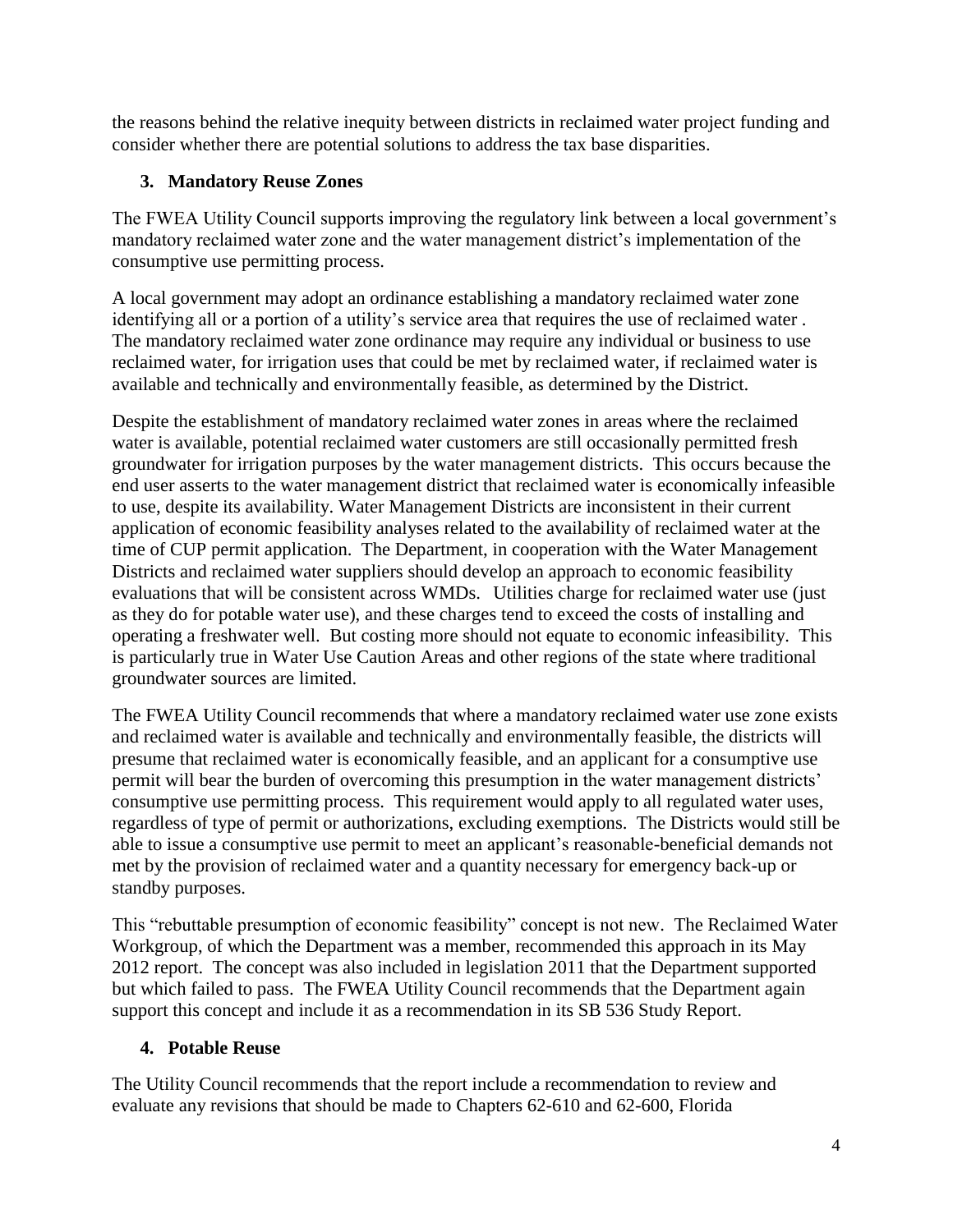Administrative Code, and recommend revisions that would support the opportunities to maximize the use of reclaimed water.

As an example, the FWEA Utility Council recommends that the Department reevaluate the definition of indirect potable reuse (IPR). [SB 536 Study at 13] The existing definition reflects the rule language in Chapter 62-610, Florida Administrative Code, in which the Department draws an outdated distinction between groundwater recharge and IPR. The discharge of reclaimed water to a surface water to augment public water supplies appears to be the same as adding reclaimed water to an aquifer used for public water supply through either direct injection or recharge through rapid infiltration basins. The definition in Chapter 62-610 should be updated. $1$ 

The WaterReuse Association in conjunction with the American Water Research Association has just published a report entitled "A Framework for Direct Potable Reuse." The FWEA Utility Council recommends that the Department cooperatively with reclaimed water utilities, coordinate with the Water Reuse Foundation concerning this report as well as other relevant research and information regarding the consideration of direct potable reuse. As an example of a topic to be further researched, the SB 536 Study indicates that the cost per 1000 gallons for potable reuse is shown as about half the cost of seawater or desalination. [SB 536 Study at 24] While the costs of direct potable reuse have declined in recent years, the most recent data presented by the Water Reuse Foundation has indicated that the costs of direct potable reuse may be comparable to desalination depending on treatment required and availability of power require for desalination. 2

## **5. Private Commercial and Residential Irrigation Wells**

 $\overline{a}$ 

The FWEA Utility Council recommends that the SB 536 Study specifically recommend a policy preventing new lawn and landscape irrigation wells where a utility has invested in infrastructure for and reclaimed water is available and feasible for irrigation use. As you know, private irrigation wells are at times constructed in areas where reclaimed water is available for irrigation use. Hotels, residential developments, and other potential end users may already be connected to a reclaimed water line, but in order to save money, these entities choose to dig a private well and use groundwater in lieu of reclaimed water.

Because the withdrawals from private irrigation wells tend to fall below thresholds requiring standard or general consumptive use permits (i.e. are less than 100,000 gallons per day), their construction and use is generally automatically authorized. The water management district general consumptive use permits by rule authorizing this private well irrigation use prohibit such use when reclaimed water is available, but the water management districts generally do not enforce these provisions. Additionally, enforcement of this restriction after the homeowner has

<sup>&</sup>lt;sup>1</sup> In addition to updating the definition of indirect potable reuse, the FWEA Utility Council recommends that the Department should evaluate other elements of Chapter 62-610. For instance, the setback requirements between areas where reclaimed water is used and private wells exist should be evaluated to determine whether a sound scientific basis exists for the limitation. See Rule 62-610.471, 521, 571, 621, .662, F.A.C., The existence of private wells either on the property on which reclaimed water will be used or on adjoining properties can restrict reuse

opportunities. 2 See, e.g. Raucher, *The Opportunities and Economics of Direct Potable Reuse*, WateReuse (2014), available at [https://www.watereuse.org/product/14-08-1.](https://www.watereuse.org/product/14-08-1)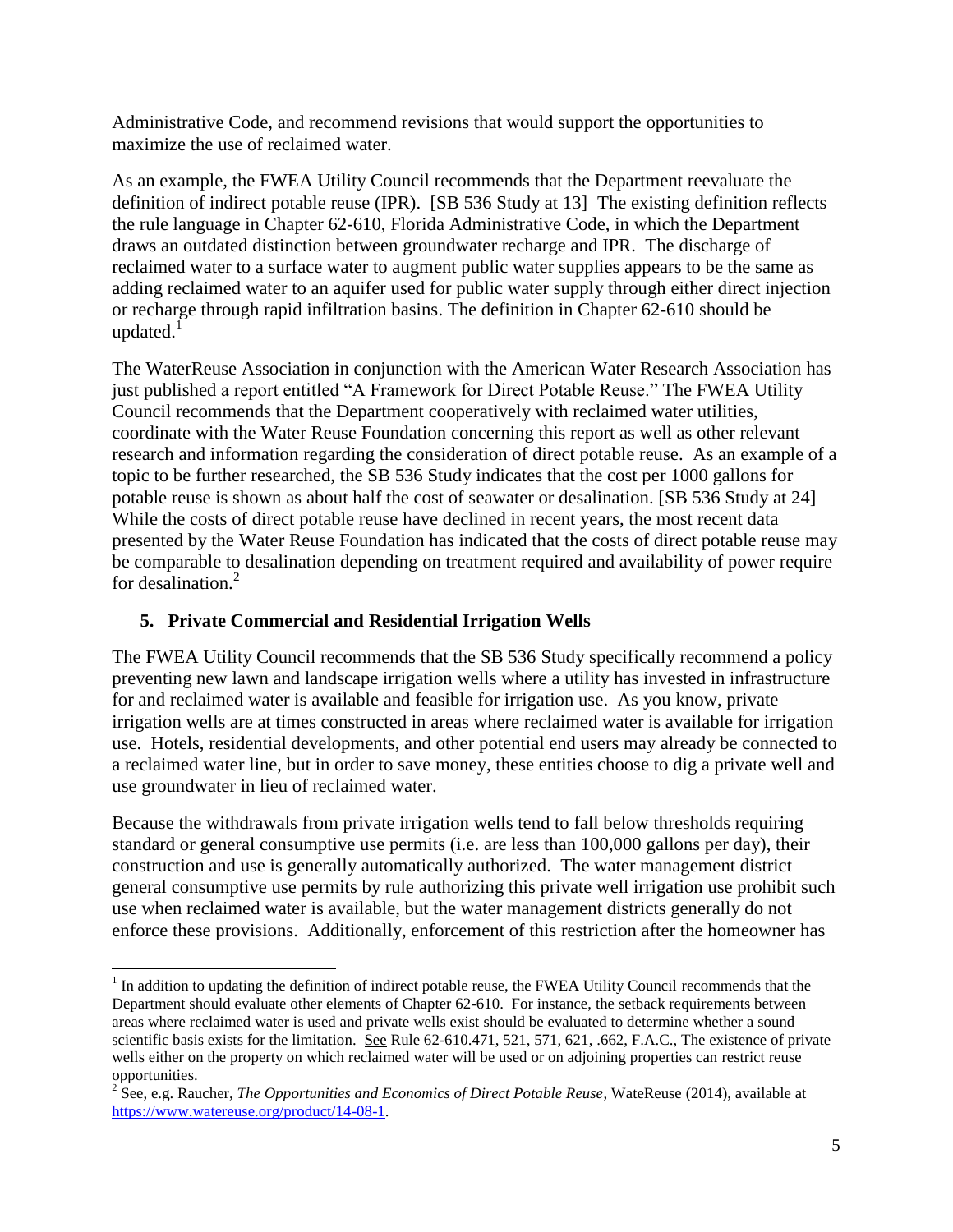spent money and time constructing a private irrigation well is politically problematic because a lay person would resist any restrictions on the well's use due to the time and money already incurred. Finally, because these withdrawals are authorized by a general consumptive use permit by rule, no application is required and thus, the withdrawals are not subject to the reuse feasibility analysis or utility coordination requirements of § 373.250(4)(b), F.S. In sum, these potential reuse opportunities fall through the cracks.

The construction and use of private wells in reclaimed water service areas creates a number of problems for reclaimed water providers. First, the use of well water where reclaimed water is available creates a stranded asset problem because the utility's reuse distribution system infrastructure is in place but is not being used. Second, utilities are often subject to requirements in their consumptive use permits to promote and expand the use of reclaimed water. Sometimes these utility permits even include numeric reuse targets. Obviously, the achievement of these reuse goals will be frustrated when reclaimed water customers are free to decline to use available reclaimed water supplies. Third, the construction and use of these wells undermine state objectives to promote and expand the use of reclaimed water in lieu of limited ground water resources. And fourth, the use of groundwater for landscape irrigation undermines regional groundwater protection initiatives and is in contradiction to established policies to match source quality to use.

This should be remedied. One means to do so would be to eliminate the construction of private lawn and landscape irrigation wells when reclaimed water is available and economically, technically, and environmentally feasible to use. The SB 536 Study should recommend the following legal change to accomplish this objective:

§ 373.309 Authority to adopt rules and procedures.—

(1) The department shall adopt, and may from time to time amend, rules governing the location, construction, repair, and abandonment of water wells and shall be responsible for the administration of this part. With respect thereto, the department shall:

(f) Prohibit the construction of new private wells to be used for lawn and landscape irrigation purposes when a utility has made reclaimed water available for use and its use is feasible in accordance with s. 373.250(2). This prohibition shall not apply to any applicant seeking authorization for agricultural use on land that has been classified as agricultural pursuant to s. 193.461.

A practical benefit of this proposal is that it would prevent a lay person from expending the time and money to construct a private irrigation well where reclaimed water is available. This proposal would also assist in the enforcement of the existing water management district general consumptive use permits by rule authorizing residential irrigation. Accomplishing these objectives would further the State's overall goal of promoting reclaimed water use in lieu of groundwater.

## **6. Supplementation**

The FWEA Utility Council agrees that the Department should review the treatment requirements for supplementation of reclaimed water systems. [SB 536 Study at 30] The present requirements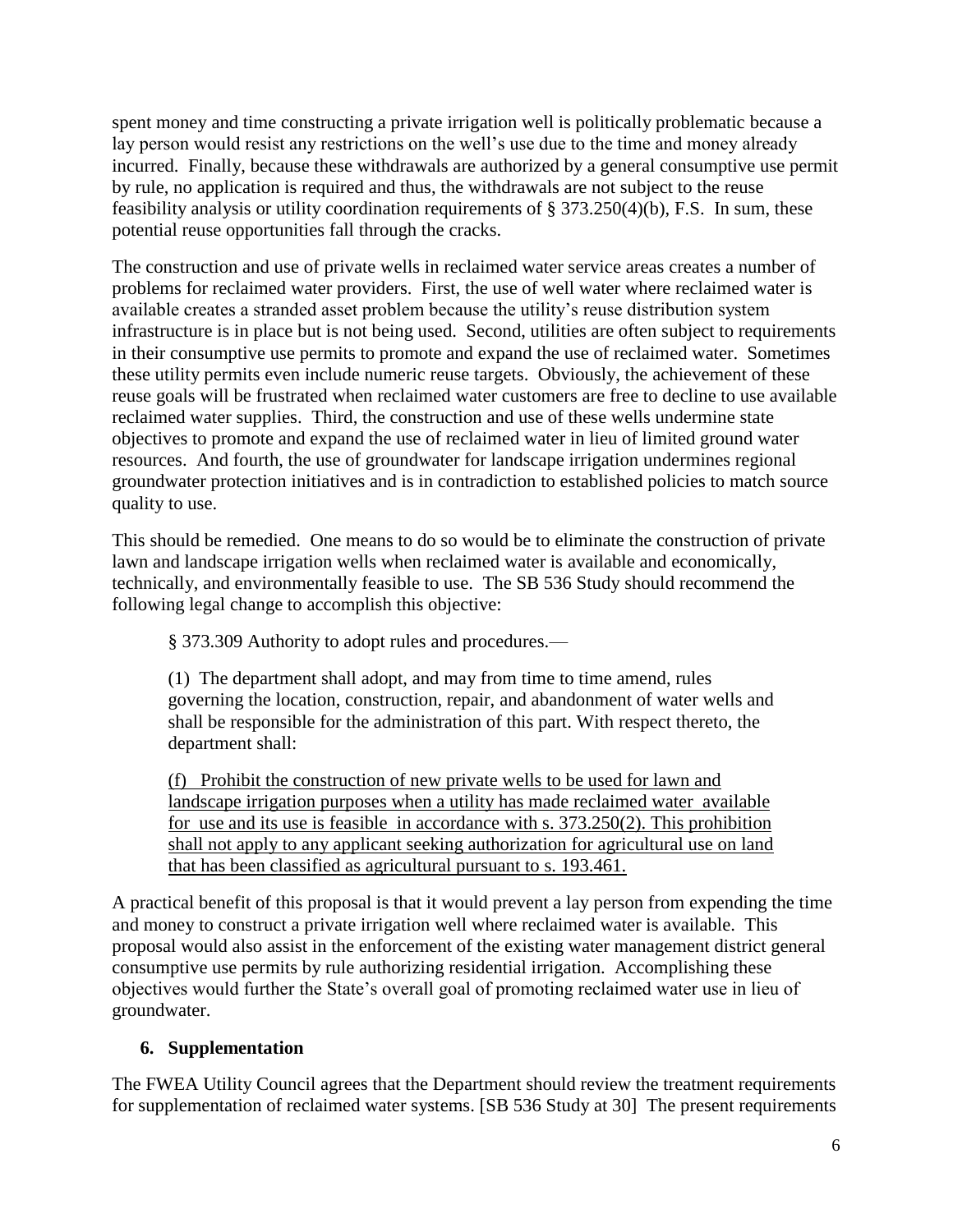pose an obstacle to expanding the use of reuse to offset irrigation uses by potable water as a conservation strategy. In some cases the use of surface water or stormwater may actually be the primary source of irrigation and would be supplemented by reclaimed water.

In addition to discussing stormwater supplementation, SB 536 Study should endorse the use of groundwater as a supplemental source, since it is often the most economical way to maximize the number of reclaimed customers that can be connected to an irrigation-based system and reduces reclaimed water disposal. The amount of groundwater to be used only during the peak dry month/s can greatly expand the number of reclaimed water customers that can be served, thereby reducing the overall use of groundwater in the area throughout the year. By way of contrast, the use of stormwater for supplementation often requires a large volume of storage at a high cost since excess stormwater is not usually available during the dry periods when an irrigation-based system experiences peak demands.

## **7. Section 2.7.3 Study Recommendations for Providers and Users of Reclaimed Water**

The FWEA Utility Council would like to request that when the term "waters" is used in this subsection that "as defined in s. 403.031(13), F.S." be inserted for clarity and recognition that the definition of "waters" is contained elsewhere in the statutes.

The Utility Council recognizes that SB 536 included a direction to:

". . . identify constraints . . . including fiscal constraints to expansion including rate structures for reclaimed water."

Within the context of this section, the issue of tiered rate structures is narrowly focused. Rate structures and the remaining items in this recommendation section could significantly impact the business operations to the detriment of a reclaimed water utility. Rate structures, governance, determination of customers to serve and contracts are all singularly within the realm and authority of a utility's business model and operation. Such recommendations carry inherent inconsistencies when applied statewide. The characteristics, customer bases, financial circumstances and governance entities of utilities may seem similar but are really quite varied when looking at individual utilities. The FWEA Utility Council respectfully expresses its concern that this section may, although apparently drafted to comply with one of the Bill's directives, result in unintended consequences and exceed the intent of the study.

## **8. Conjunctive Use**

The SB 536 Study briefly mentions conjunctive water use as a strategy that should be "encouraged." The FWEA Utility Council suggests that the Department and the districts evaluate regulations to facilitate conjunctive use permitting, particularly when the surface water and groundwater sources are both primary sources.

## **9. Update Non-scientific Limitations on Crop Irrigation with Reclaimed Water**

As noted above, the FWEA Utility Council supports the Study's recommendation to clarify existing law that it is safe to irrigate residential gardens with public access quality reclaimed water. The Utility Council suggests that as part of this update, consideration be given to the lowering of effluent quality standards for irrigation of citrus crops. Current DEP regulations